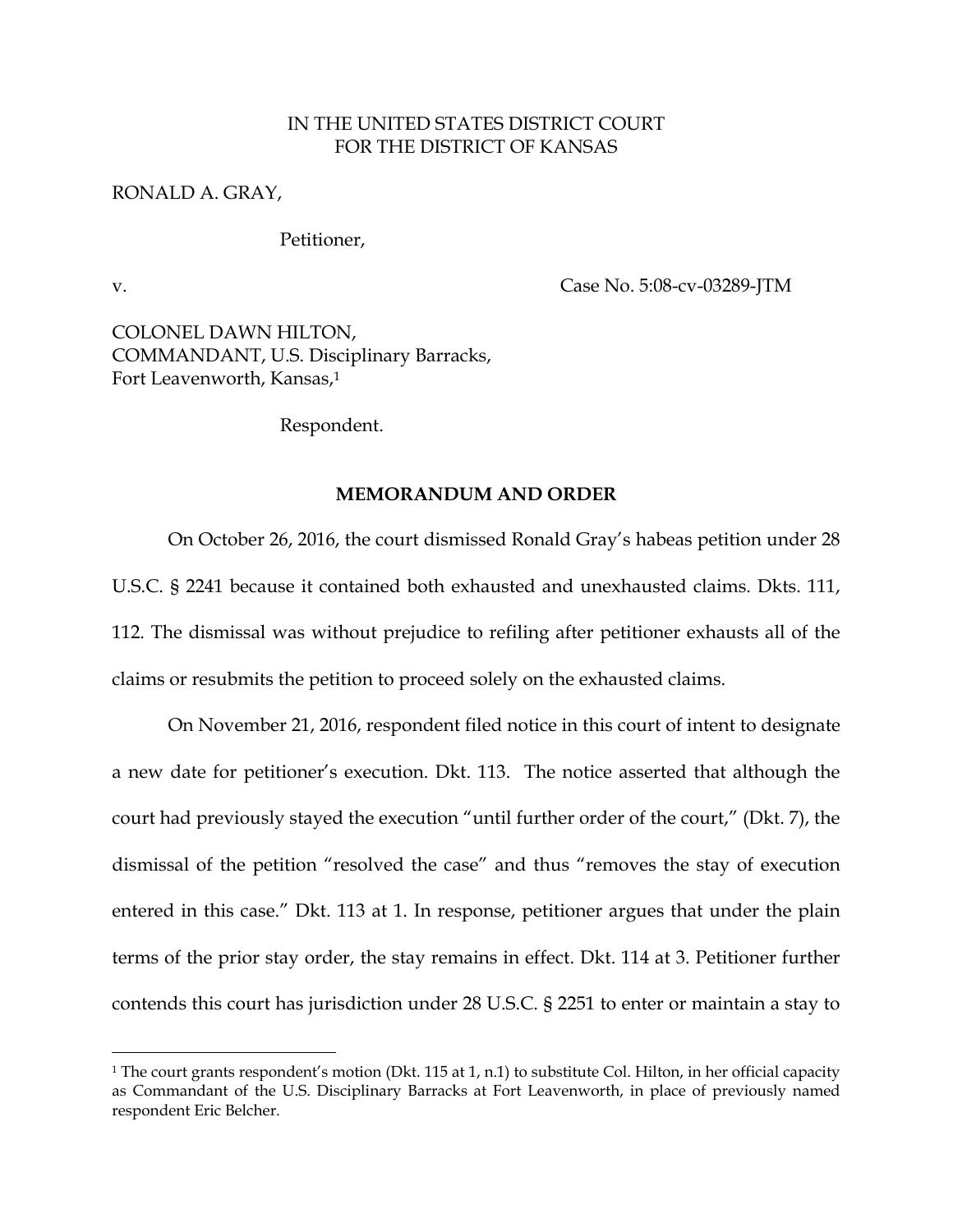protect petitioner's right to seek future federal habeas corpus review, notwithstanding the dismissal of the petition. Petitioner's attorneys represent that they intend to complete and file a petition in the military courts "in the coming weeks" to exhaust petitioner's coram nobis claims (Dkt. 114 at 2, n.1), and they ask the court to "clarify and maintain its stay of execution to ensure that Petitioner is allowed the opportunity to pursue his claims under the writ of habeas corpus." *Id*. at 5.

 The absence of a pending habeas petition makes the basis for this court's jurisdiction to issue a stay of execution problematic. Section 2251, the provision cited by petitioner and relied on by the Supreme Court as the basis for a stay in *McFarland v. Scott*, 512 U.S. 849 (1994), applies when a habeas corpus proceeding is "pending." By its terms the statute is also limited to persons convicted in state court. Based on the reasoning of *McFarland*, however, it seems likely the court has jurisdiction to stay petitioner's execution if doing so is necessary to prevent the deprivation of his right to present a colorable federal habeas petition. *See McFarland*, 512 U.S. at 859 ("the right to counsel necessarily includes a right for that counsel meaningfully to research and present a defendant's habeas claims. Where this opportunity is not afforded, '[a]pproving the execution of a defendant before his [petition] is decided on the merits would be clearly improper.'" (*citing Barefoot v. Estelle*, 463 U.S. 880, 889 (1983)). *See also*  28 U.S.C. § 1651 (federal courts may issue all writs necessary in aid of their jurisdiction).

 Assuming without deciding that the court has authority to issue a stay without refiling of the unexhausted petition, any such authority is discretionary rather than a